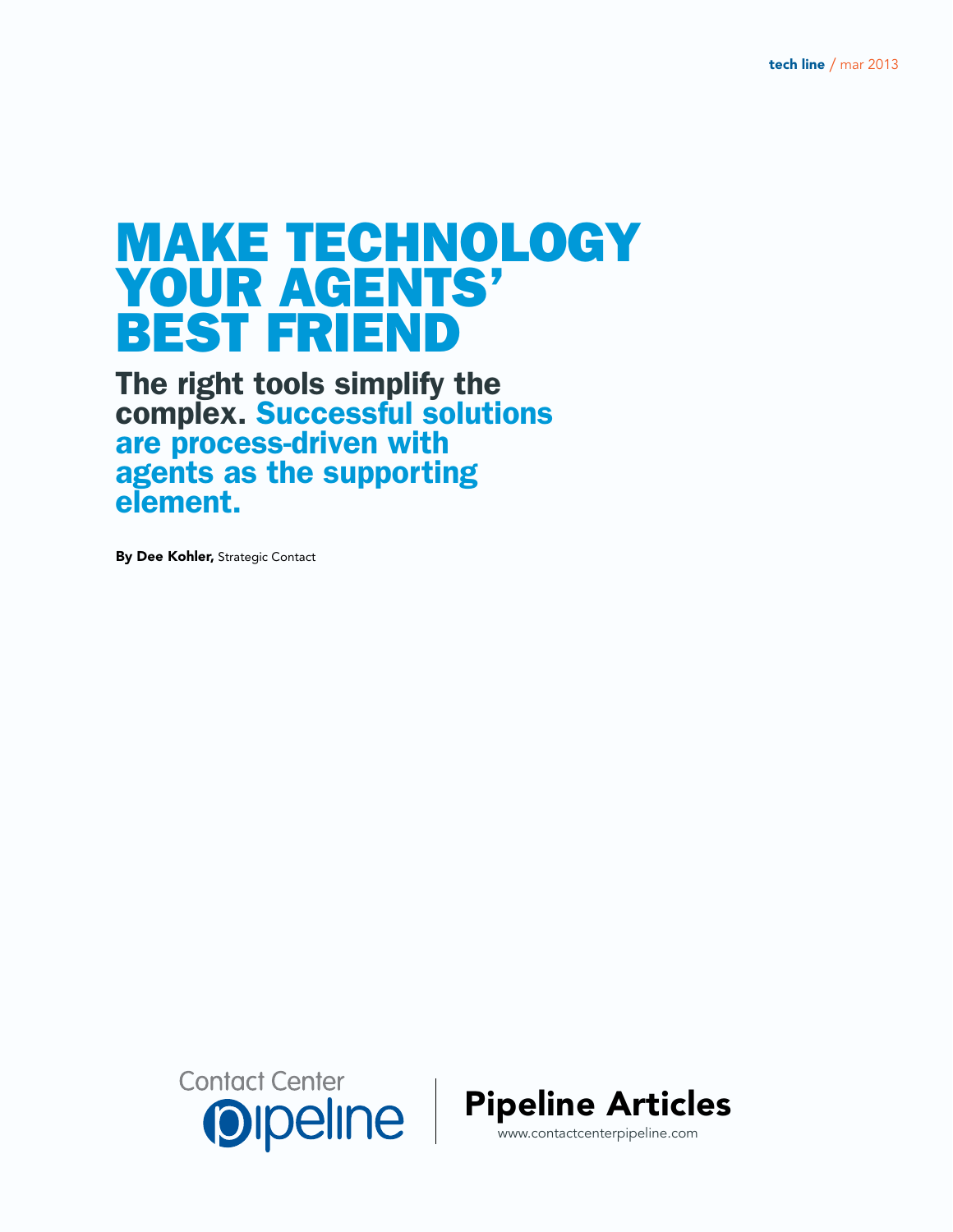

Dee Kohler Strategic Contact



*Both customers and agents are frustrated! Figure 2, above*

WHERE HAVE THE SIMPLER DAYS GONE? This is a common plea in the contact center. Self-service, an explosion of contact channels, varied customer needs, and a revolving door of product and service offerings have made work on the front lines increasingly complex. Agents want and need help!

Fortunately, there is a wealth of technology that can help agents meet customer needs throughout their transaction cycles. With thoughtful design and appropriate processes, agents won't need to spend half of their careers in training to use technology. But it requires foresight, planning and well-managed execution to develop solutions that can truly be "the agent's best friend."

#### Simple Transactions Move to Self-Service

The myth: Self-service was supposed to be the savior of the customer service center. As customers migrated to these lower-cost channels, costs would decrease along with agent dependence. That myth has been BUSTED. While self-service across a variety of channels has captured a sizeable share of activity (see Figure 1 on page 3, courtesy of Frost & Sullivan), overall contact volumes continue to rise. Agents are left responding to more complex questions as well as connecting the dots of interactions started via web, IVR or mobile self service applications. Simple and routine has become the exception, not the rule, for agent-handled contacts.

## Customer Expectations and Needs Add to the Complexity

Customers have access to more information about a company's (increasingly complex) products and services through more channels than ever before. They expect service representatives to know *at least as much* as they do. If they don't get what they need, they're not shy about sharing their frustrations with others. Customers are in the driver's seat when it comes to defining where, when and how they'll interact with organizations. But agents can't be just along for the ride; they need to be prepared to help customers navigate and point out all the points of interest (Figure 2).

In a recent survey by Fonolo on customer service trends and expectations, 66% of email, web and IVR users said valuing their time was the most important thing a company can do for good online customer service. Forty-two percent find repeating information to be their biggest frustration with contact centers, followed by waiting on hold at 17%.

What do customers expect in service channels and performance? It's pretty simple, really:

- Support the channel(s) I choose
- Provide consistent answers across channels
- Give me quick and accurate responses

Agents aren't super-human, and budgets aren't unlimited. You cannot meet all these expectations just by adding staff and increasing training. Rather, the technology supporting your organization's comprehensive customer experience strategy is the "weapon of choice" to win this complex battle.

## Technology Can Solve Problems

Consider poor Jane, one of the 42% frustrated by repeating information and certainly one who wants a company to value her time. Jane logs in to self-serve with her bank, starts to set up some online payments, and BAM! The interaction stops. The system is not letting her add a payment recipient. She sees the option to chat with an agent and gives that a try, selecting the reason, "Assistance with online banking." Maria is ready to help in less than 10 seconds, and Jane is hopeful that she will soon resolve her problem. But this interaction quickly deteriorates.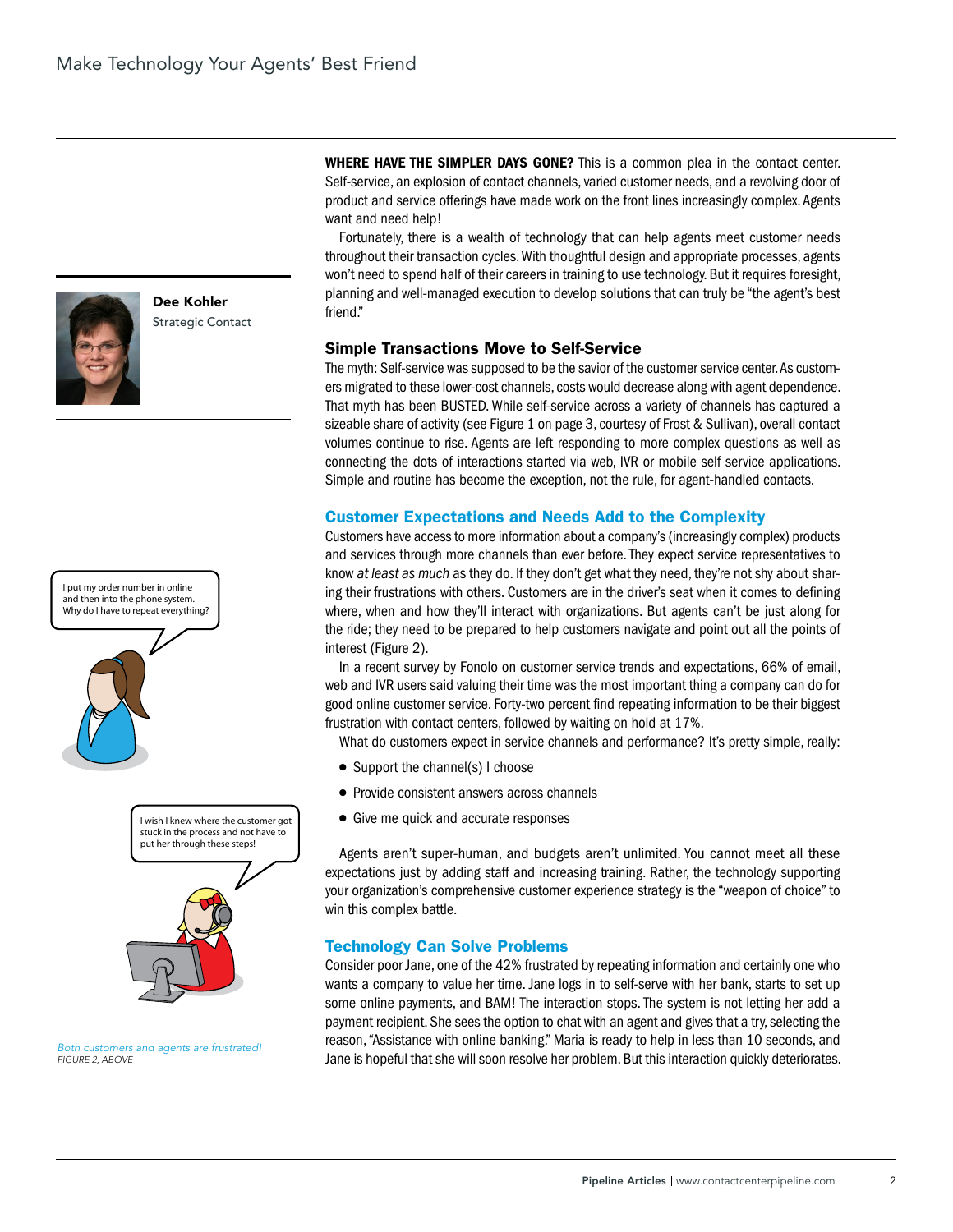

#### CUSTOMER INTERACTIONS BY CONTACT CHANNEL BASE: NUMBER OF CONTACTS

*Frost & Sullivan study shows wide-ranging channel use, but continued high reliance on agents Figure 1, above*

Maria asks Jane to please provide her name. Jane provides it but isn't sure why since she is logged in. Then Maria asks her how she can help. Jane is more frustrated; the "customer experience" is not going so well, and the bank's status in her eyes is sinking. Jane types that she needs assistance with adding a payment recipient. After five minutes of chatting with Maria (including some expressions of frustration), she finally receives the proper instructions to complete her task.

In this scenario, integration between the web and the chat inquiry and quick access to some useful, up-to-date information would have led to a seamless conversation, rapid response and lower level of effort for both Jane and Maria. Without these capabilities, both the customer and the agent feel less than satisfied with the interaction. And this scenario is just one of many that play out every day across millions of contacts. Table 1, on page 5, lists common issues that agents experience today and provides corresponding technology solutions to alleviate their distress.

While technology provides a means to meet customer expectations, it's also critical for managing the bottom line. A weak technology infrastructure impacts agent productivity. The more impediments to efficient service, the bigger the dip in productivity. And when productivity suffers, agent morale follows suit… and with it, performance suffers further. Before the downward spiral gets out of control, identify your biggest challenges and develop a plan for how technology can enable corrective action.

In this case, you have a ready and willing group of individuals who are eager to help you with this effort—the agents. Those who handle contacts all day have wonderful insights to share that can help you quickly pinpoint the changes you need to make. The first step in ensuring that agents will embrace the changes you pursue is engaging them in being part of the solution. Use these three simple steps that are easy to remember (POP):

1. Discover the **Problem(s)** by assessing what the agents are experiencing in the contact center, the impacts (on them, the customer, and the bottom line), and what needs to improve. Observations and focus groups are two good tools to use in this step.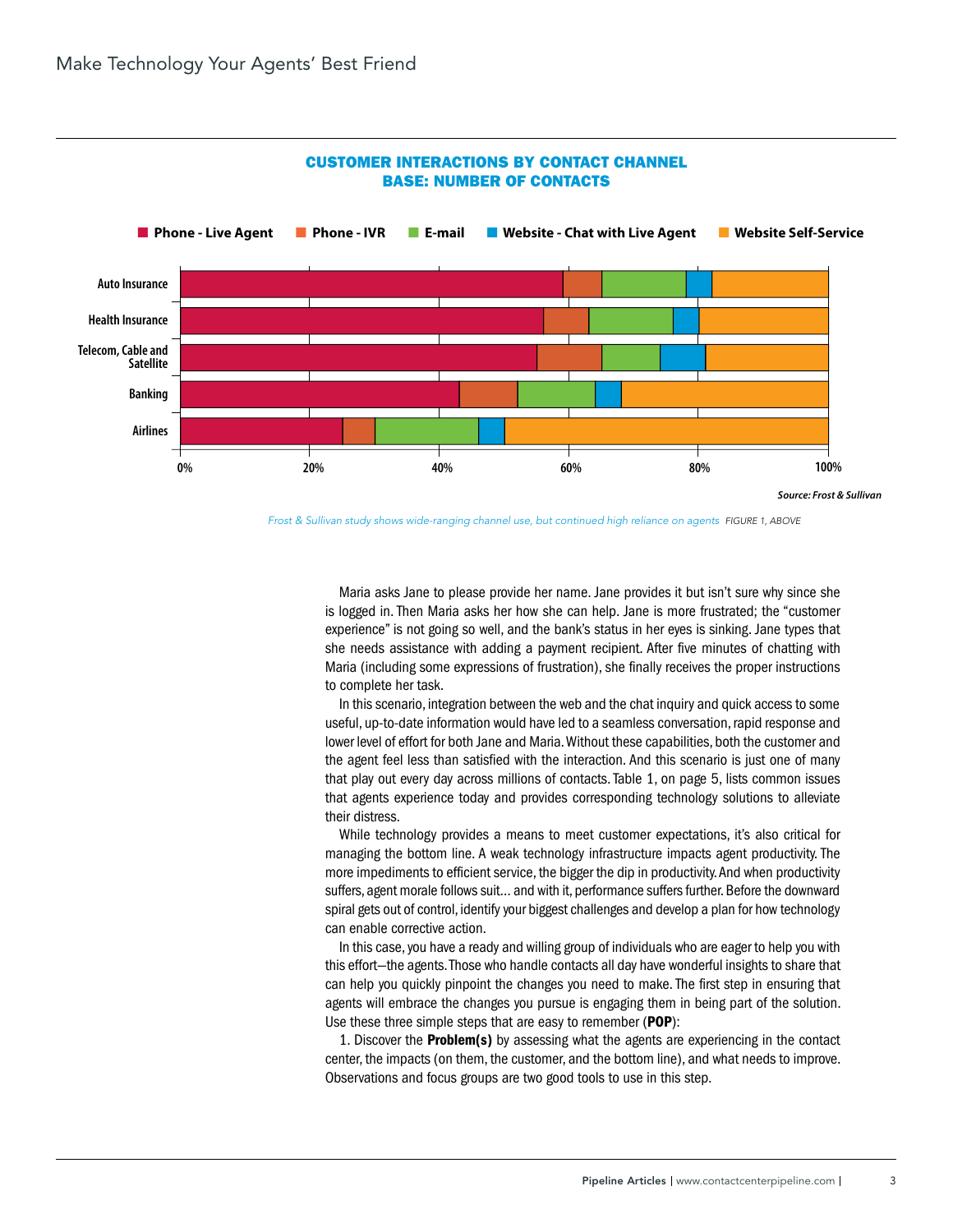

*Make things better for the agents and customers benefit, too! Figure 3, above*

2. Identify the Options for resolving the problem. Do we have the technology and we just aren't using it? Do we need to upgrade or add a capability? Or do we need to close a gap with new technology? Look for insights and experience across the organization.

3. Develop and execute the Plan to solve the defined problem with the appropriate option. This step is where the IT and contact center leaders take charge and start to move from insights and inputs to action.

It's not hard to envision the improvement in Jane's interaction if Maria were armed with the types of tools outlined in Table 1. Now when Jane has to transition to agent-assisted service, Maria can immediately assist by saying, "Jane, I see that you are trying to set up a payment recipient. Can I help you with that?" Maria has a knowledge article with suggested resolutions at her fingertips. That single experience would be better for both, and the goodwill it creates can impact the relationship Jane has with the company, as well as what she shares with others (Figure 3).

Of course another key to agent success is having the appropriate supervisory management and support. The sidebar on page 6 addresses the role performance management tools play in helping supervisors succeed in effectively managing and supporting agents. Technology can be their best friend, too.

#### Not Just Change… Intelligent Change

A mentor of mine once shared: "Don't do something for something's sake." In this case: "Don't buy technology for technology's sake" and "Don't change for change's sake." Successful solutions are process-driven with technology and people as the supporting elements. Each tool demands careful planning, change management, and process review as building blocks for successful design. And implementation requires collaboration between contact center and IT leadership to effectively leverage the appropriate range of features and functions and ensure integration across many (existing and new) tools and channels.

So as you pursue technology to make agents' and supervisors' (and customers') lives better, give careful consideration to the organizational and process changes that must accompany the technology implementation. While these changes can be really exciting, we think technology is actually only about 20% of the recipe for success. The other 80%? People and processes, supported by change management to reinforce and sustain change in using technology effectively. Research by Prosci shows that projects with effective change management have three to six times greater likelihood of success, measured by on time, on budget, delivering the financial benefits expected (source: Prosci, www.change-management.com). So as you pursue change, remember it's not measured by technology cutover, but by impactful results.

#### Best Friends Make Things Simpler

Technology can assist agents in being successful in an increasingly complex world. Those who make significant investments in the customer experience through alternative media, self-service web portals, IVR and other media owe a proportional investment in agent tools to help them address the customer's need, whether simple or complex, the rule or the exception. By involving agents in the planning, design, testing and production, and ensuring careful implementation that leverages change management, those tools can truly become the agent's best friend.  $\bullet$ 

Dee Kohler is a Consultant with Strategic Contact.

dee@strategiccontact.com

 $\hat{B}$  (402) 505-3968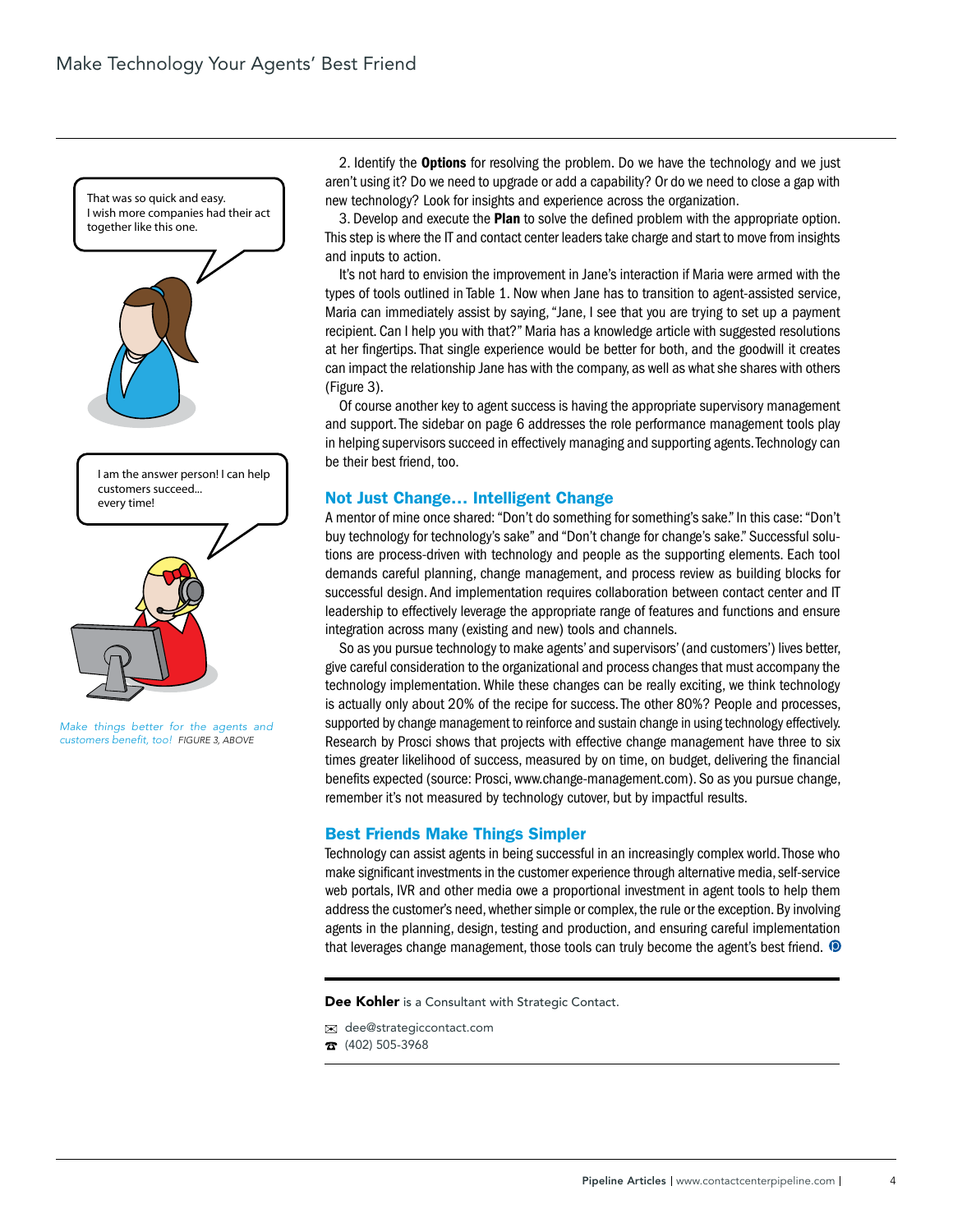## *Technology makes agents' lives simpler TABLE 1, BELOW*

| <b>AGENT EXPERIENCE TODAY</b>                                                                                     | <b>TECHNOLOGY SOLUTION</b>                                                                                                                                                  |
|-------------------------------------------------------------------------------------------------------------------|-----------------------------------------------------------------------------------------------------------------------------------------------------------------------------|
| Many disparate systems that are not integrated                                                                    | Unified agent desktop with integrated applications and automated processes                                                                                                  |
| Time-consuming customer lookups and verification                                                                  | Identification and verification on front end (via IVR, mobile, web) with<br>accompanying screen pop (for example, into CRM) to display profiles, history,<br>media activity |
| Multitasking and responding to multiple media at the same time (using separate<br>systems for phone, email, chat) | Common or integrated multichannel routing based on skills and business rules                                                                                                |
| Create and type responses for email and chat, or individual libraries of response<br>templates                    | Libraries of response templates centrally managed and accessed in email and<br>chat tools                                                                                   |
| No visibility into interactions on other channels                                                                 | CRM that captures and displays all self-service and assisted-service interactions                                                                                           |
| Lack of integration between channels to transition customers smoothly from one<br>to another                      | Computer Telephony Integration, CRM, and common routing and reporting across<br>media                                                                                       |
| Inconsistent responses to customer queries                                                                        | Structured Knowledge Management systems and/or wikis that are leveraged<br>across channels                                                                                  |
| Inability to transfer data across tiers or groups                                                                 | CTI as well as presence and instant messaging                                                                                                                               |
| Complex back-office documentation                                                                                 | Templates and/or Smart-fill notes screens                                                                                                                                   |
| Difficult and uncommon questions                                                                                  | Access to SMEs via presence and IM, and/or help desk queue                                                                                                                  |
| Continual training for process, product, media or system changes causes staffing<br>inefficiency                  | Simplified desktop, workflow tools, LMS and web-based learning                                                                                                              |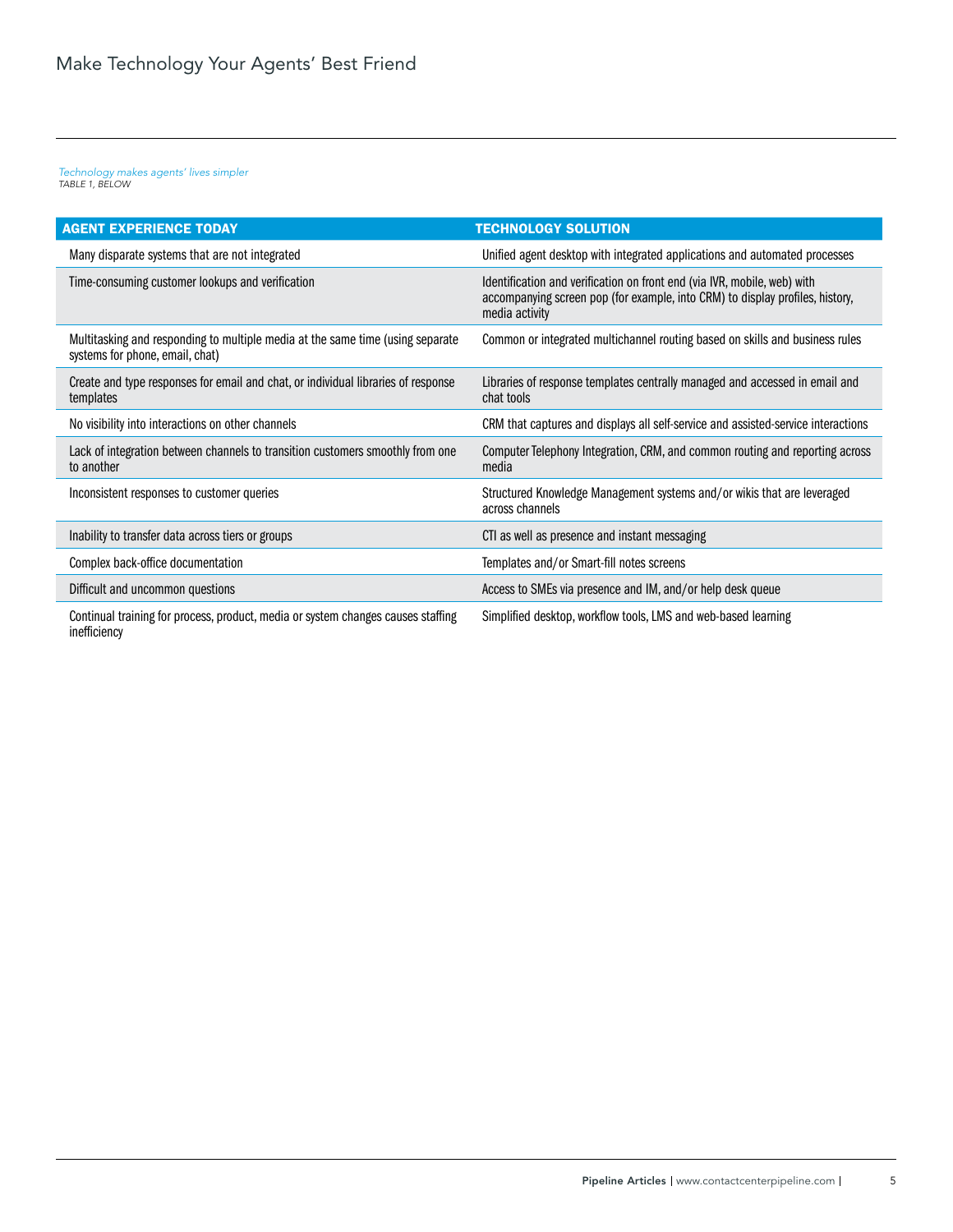# Don't Forget Tools for the Frontline Supervisor **AND CONTACT CENTER SUPPOR**

Ideally, frontline supervisors should spend at least half of their time developing and coaching frontline staff. Unfortunately, many spend more of their time dealing with agent accountability and administrative tasks. Figure 4 shows how the pyramid is typically flipped from where we want it to be.

*Performance tools can flip supervisor time FIGURE 4, BELOW*



Performance management solutions can help solve the frontline supervisor's time-management problem. Tools that can become their "best friend" include scorecards, dashboards and alerts, quality monitoring systems (including VoC with agent specific feedback from customers), workforce management, and analytics, as well as coaching tools with incentive, compensation and recognition features. Pursue a complementary suite of supervisor (and support staff) tools to go with the agent tools, with the same thoughtful approach ("POP" that includes change management in planning and implementation). Table 2 can help get you started.

#### *Technology makes supervisors' lives simpler TABLE 2, BELOW*

| <b>SUPERVISOR/SUPPORT STAFF EXPERIENCE TODAY</b>                                                                                                     | <b>TECHNOLOGY SOLUTION</b>                                                                                                                                                                                                                                    |
|------------------------------------------------------------------------------------------------------------------------------------------------------|---------------------------------------------------------------------------------------------------------------------------------------------------------------------------------------------------------------------------------------------------------------|
| Dump report data into Excel and manipulate it to come up with the needed<br>reports                                                                  | Core ACD reporting on contact handling with flexibility to use standard reports as<br>well as configure to meet needs                                                                                                                                         |
| Limited real-time views and manual creation of historical summaries                                                                                  | Performance scorecards, dashboards, and alerts that gather data from the right<br>systems, present color-coded visuals, and readily show trends                                                                                                               |
| Little insight into what data in reports is telling them                                                                                             | Analytics tools that reveal data relationships to facilitate root cause analysis and<br>potential improvements                                                                                                                                                |
| Quality scoring for voice calls, often through real-time observations (and often<br>compromised during peak times)                                   | Quality Monitoring (QM), with screen capture and multimedia capabilities,<br>enabling QA any time of day, any season                                                                                                                                          |
| No customer perspective on service or only infrequent customer comment cards<br>that reflect overall view of company (e.g., with Net Promoter Score) | Interaction- and agent-specific Voice of the Customer (VoC) feedback through<br>scoring and comments                                                                                                                                                          |
| Excel schedules, perhaps using Erlang models to determine staff levels needed<br>for calls                                                           | Workforce management that provides forecasting, scheduling and reporting<br>across media                                                                                                                                                                      |
| Limited coaching with minimal structure and no accountability                                                                                        | Coaching tools that help define coaching session topics tied to performance<br>results, define actions and targets for improvement, and track and report<br>coaching session outcomes (ideally tied to QM, VoC, and other performance<br>scores in scorecard) |
| Often using memos and email or intranet bulletins to update and educate agents.<br>Some have Corporate/HR Learning Management System                 | LMS/eLearning targeted at contact center needs and integrated with other<br>performance tools, identifying and delivering specific eLearning modules at<br>appropriate times and tracking progress                                                            |